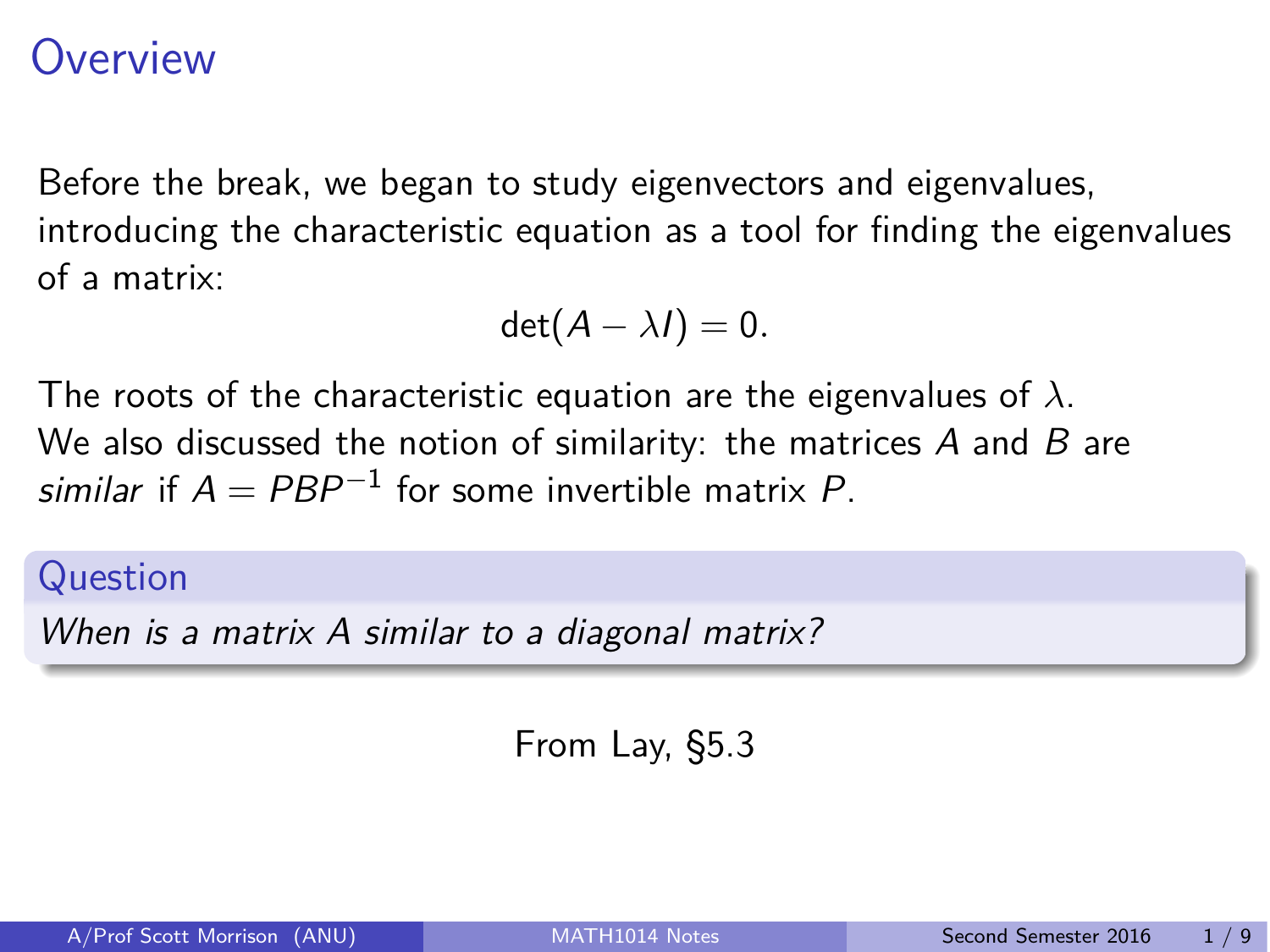# Quick review

### Definition

An *eigenvector* of an  $n \times n$  matrix A is a non-zero vector **x** such that  $A$ **x** =  $\lambda$ **x** for some scalar  $\lambda$ . The scalar  $\lambda$  is an *eigenvalue* for A.

To find the eigenvalues of a matrix, find the solutions of the characteristic equation:

$$
\det(A-\lambda I)=\mathbf{0}.
$$

The  $\lambda$ -eigenspace is the set of all eigenvectors for the eigenvalue  $\lambda$ , together with the zero vector. The  $\lambda$ -eigenspace  $E_{\lambda}$  is Nul  $(A - \lambda I)$ .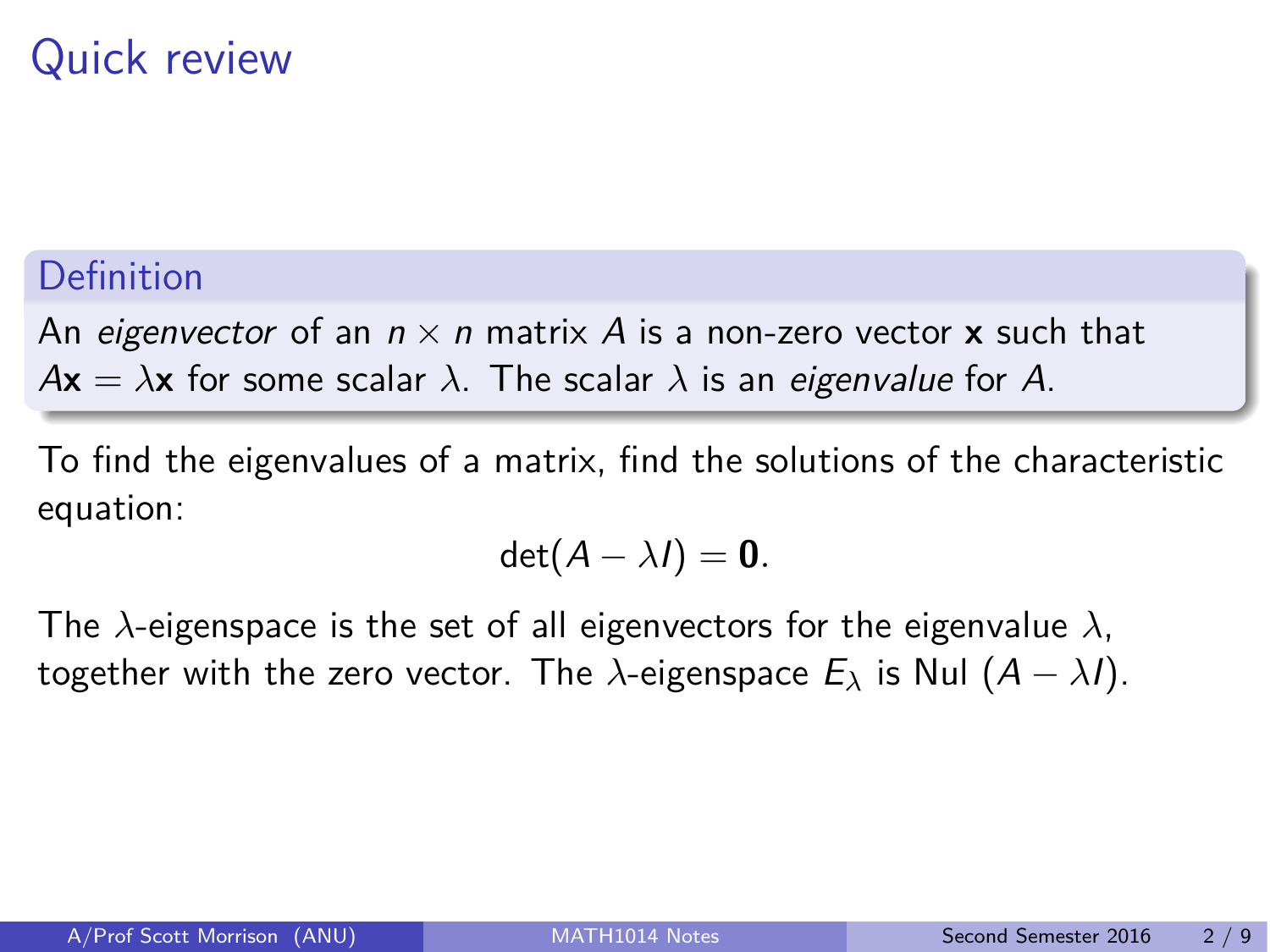# The advantages of a diagonal matrix

Given a diagonal matrix, it's easy to answer the following questions:

- **1** What are the eigenvalues of D? The dimensions of each eigenspace?
- <sup>2</sup> What is the determinant of *D*?
- <sup>3</sup> Is *D* invertible?
- <sup>4</sup> What is the characteristic polynomial of *D*?
- **6** What is  $D^k$  for  $k = 1, 2, 3, ...$ ?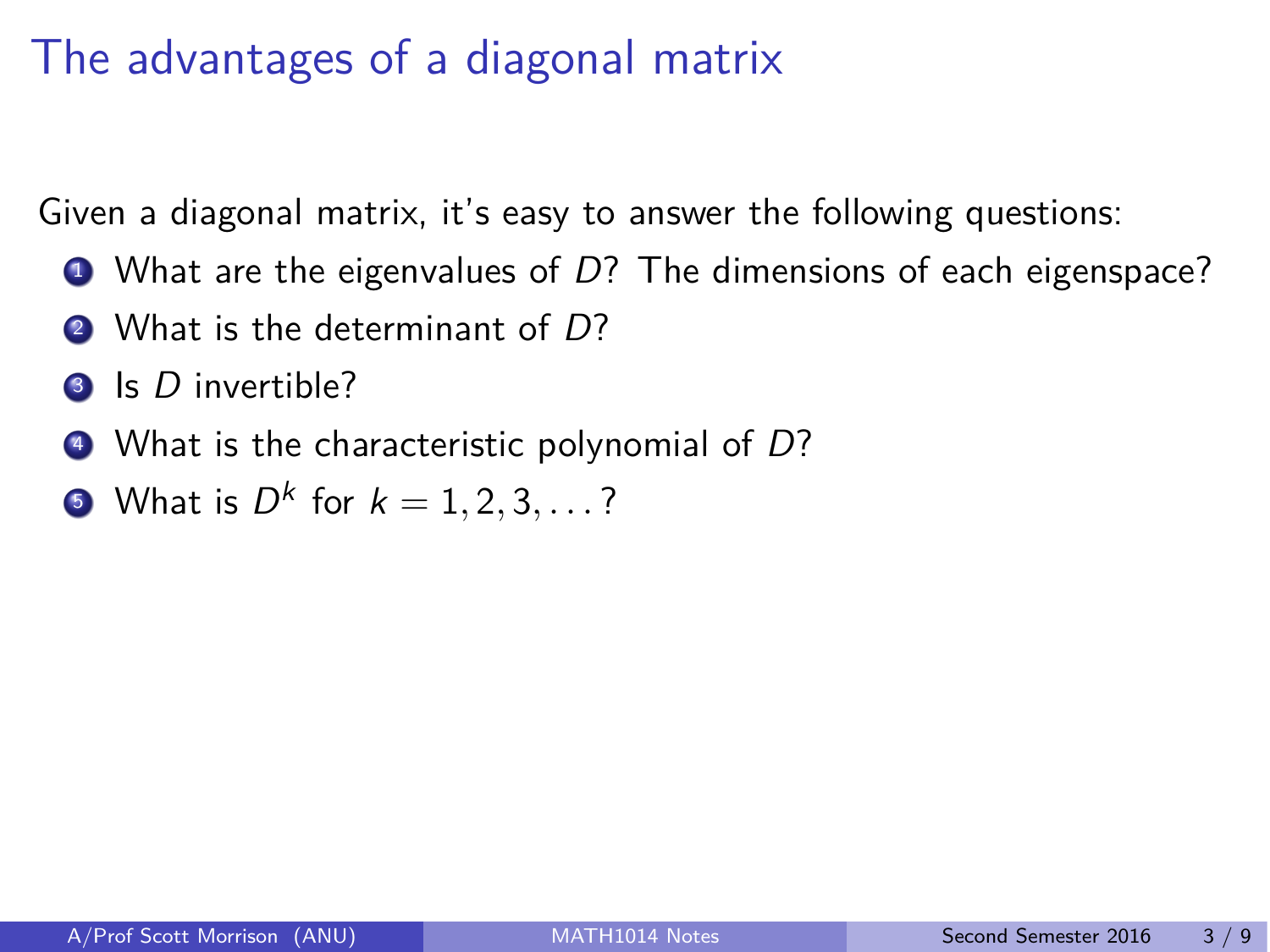# The advantages of a diagonal matrix

Given a diagonal matrix, it's easy to answer the following questions:

- **1** What are the eigenvalues of D? The dimensions of each eigenspace?
- <sup>2</sup> What is the determinant of *D*?
- <sup>3</sup> Is *D* invertible?
- <sup>4</sup> What is the characteristic polynomial of *D*?

• What is 
$$
D^k
$$
 for  $k = 1, 2, 3, ...$ ?

For example, let 
$$
D = \begin{bmatrix} 10^{50} & 0 & 0 \\ 0 & \pi & 0 \\ 0 & 0 & -2.7 \end{bmatrix}
$$
.

Can you answer each of the questions above?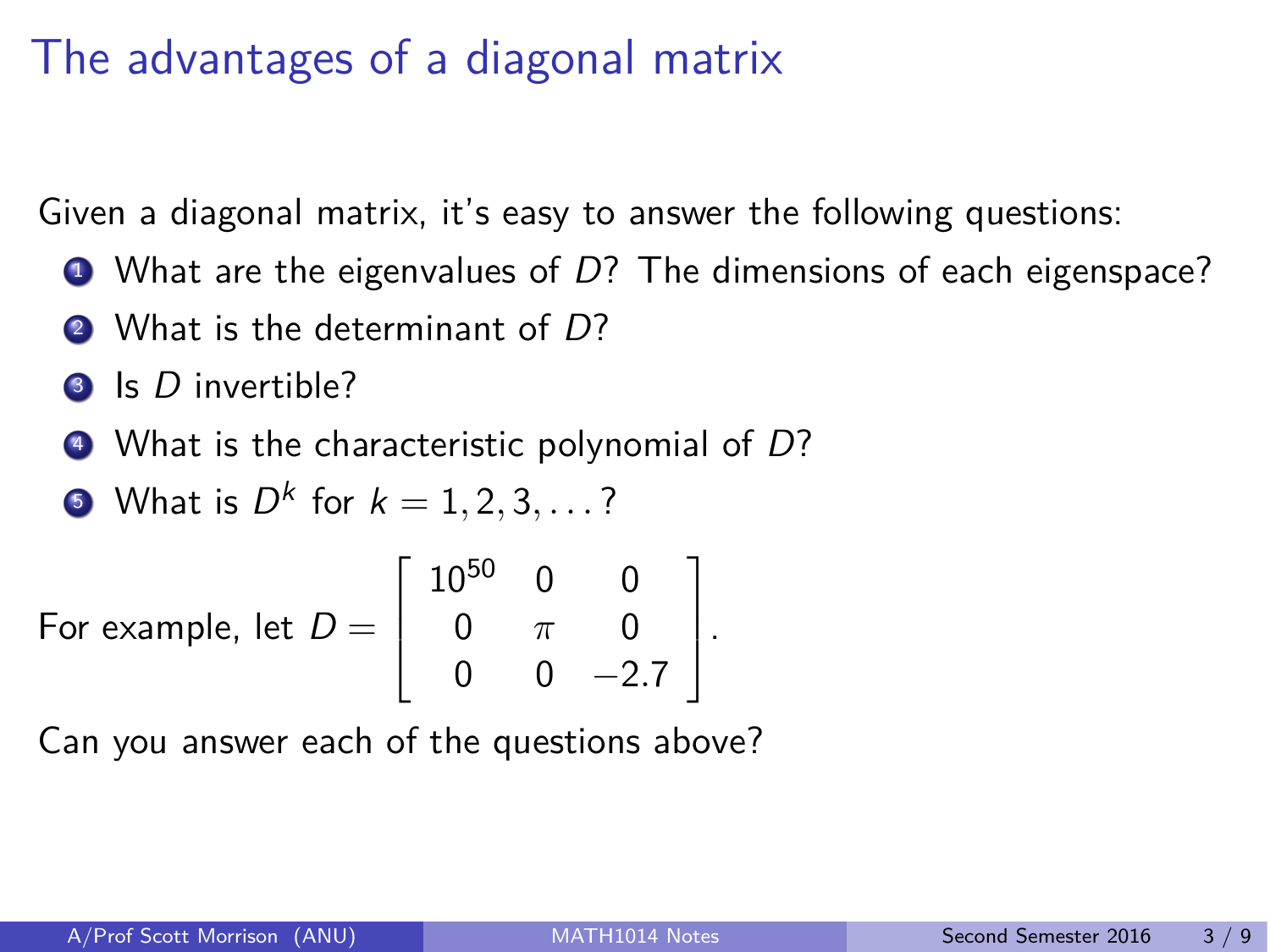### The diagonalisation theorem

The goal in this section is to develop a useful factorisation  $A = PDP^{-1}$ , for an  $n \times n$  matrix A. This factorisation has several advantages:

- it makes transparent the geometric action of the associated linear transformation, and
- it permits easy calculation of  $A^k$  for large values of  $k$ :

Example 1

Let 
$$
D = \begin{bmatrix} 2 & 0 & 0 \\ 0 & -4 & 0 \\ 0 & 0 & -1 \end{bmatrix}
$$
.

Then the transformation  $\tau_{\scriptscriptstyle D}$  scales the three standard basis vectors by  $2, -4$ , and  $-1$ , respectively.

$$
D^{7} = \begin{bmatrix} 2^{7} & 0 & 0 \\ 0 & (-4)^{7} & 0 \\ 0 & 0 & (-1)^{7} \end{bmatrix}.
$$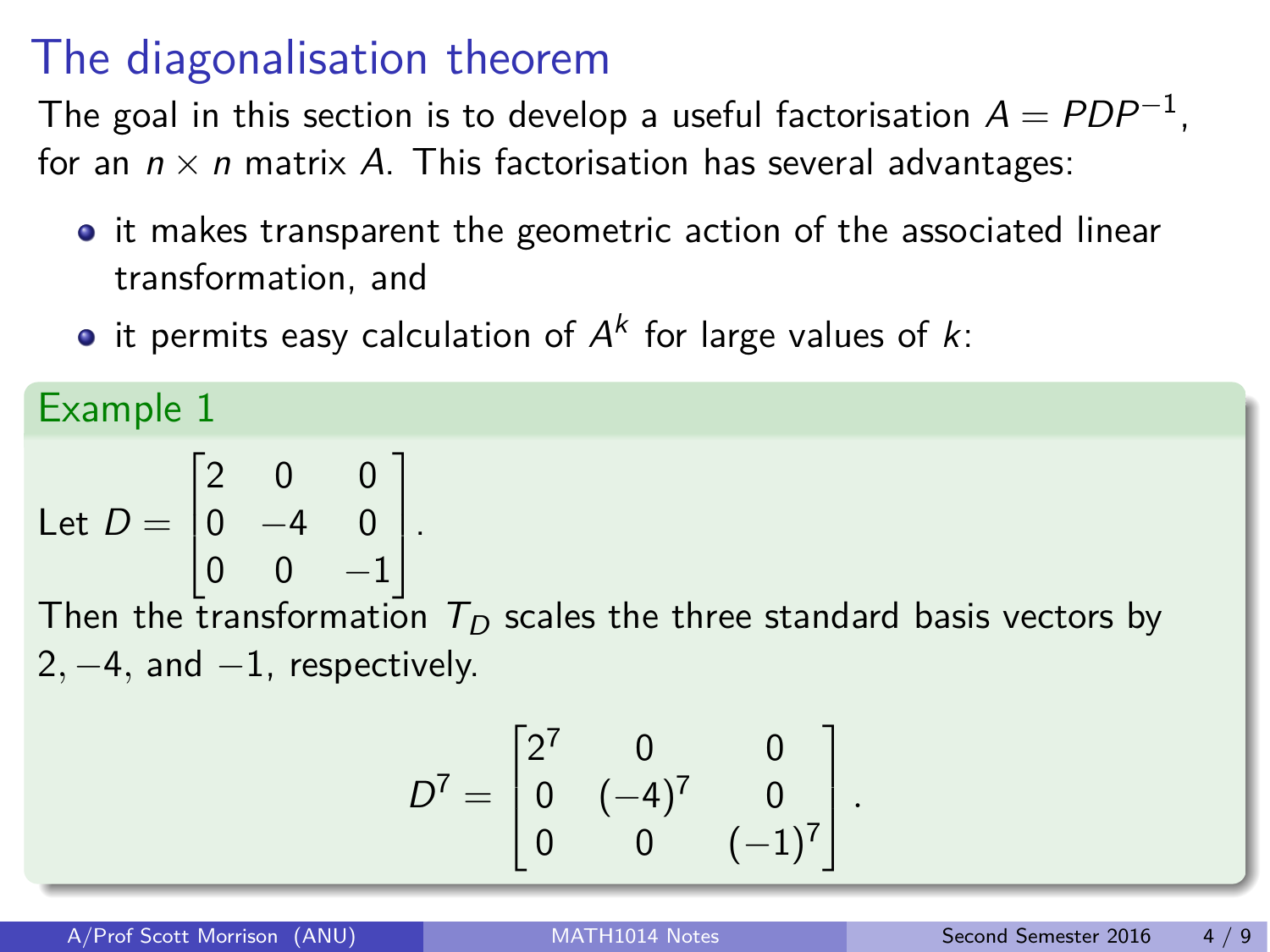Let 
$$
A = \begin{bmatrix} 1 & 3 \\ 2 & 2 \end{bmatrix}
$$
. We will use similarity to find a formula for  $A^k$ . Suppose  
we're given  $A = PDP^{-1}$  where  $P = \begin{bmatrix} 1 & 3 \\ 1 & -2 \end{bmatrix}$  and  $D = \begin{bmatrix} 4 & 0 \\ 0 & -1 \end{bmatrix}$ .

$$
A = PDP^{-1}
$$
  

$$
A^2 = PDP^{-1}PDP^{-1}
$$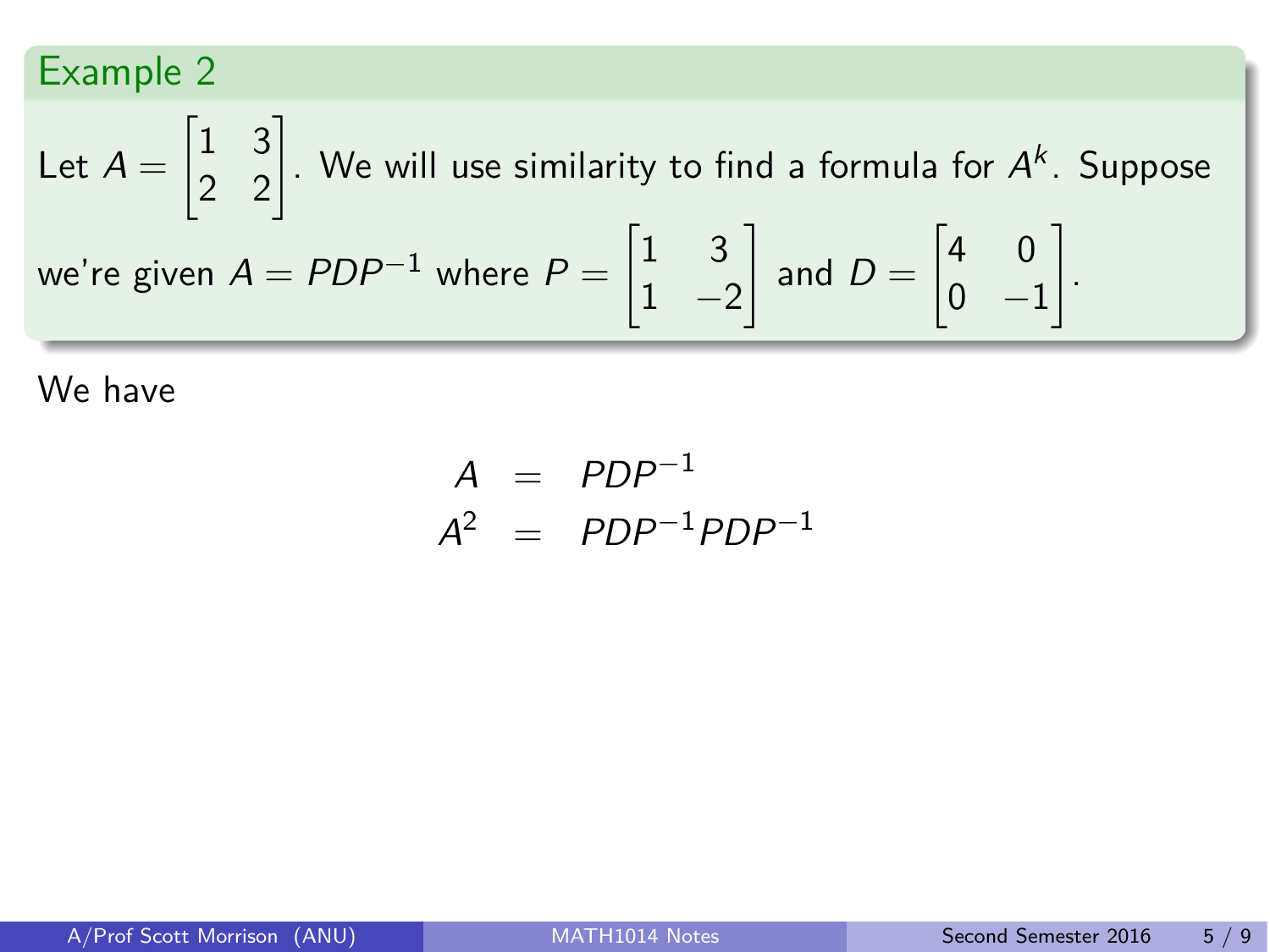Let 
$$
A = \begin{bmatrix} 1 & 3 \\ 2 & 2 \end{bmatrix}
$$
. We will use similarity to find a formula for  $A^k$ . Suppose  
we're given  $A = PDP^{-1}$  where  $P = \begin{bmatrix} 1 & 3 \\ 1 & -2 \end{bmatrix}$  and  $D = \begin{bmatrix} 4 & 0 \\ 0 & -1 \end{bmatrix}$ .

$$
A = PDP^{-1}
$$
  
\n
$$
A^2 = PDP^{-1}PDP^{-1}
$$
  
\n
$$
= PD^2P^{-1}
$$
  
\n
$$
A^3 = PD^2P^{-1}PDP^{-1}
$$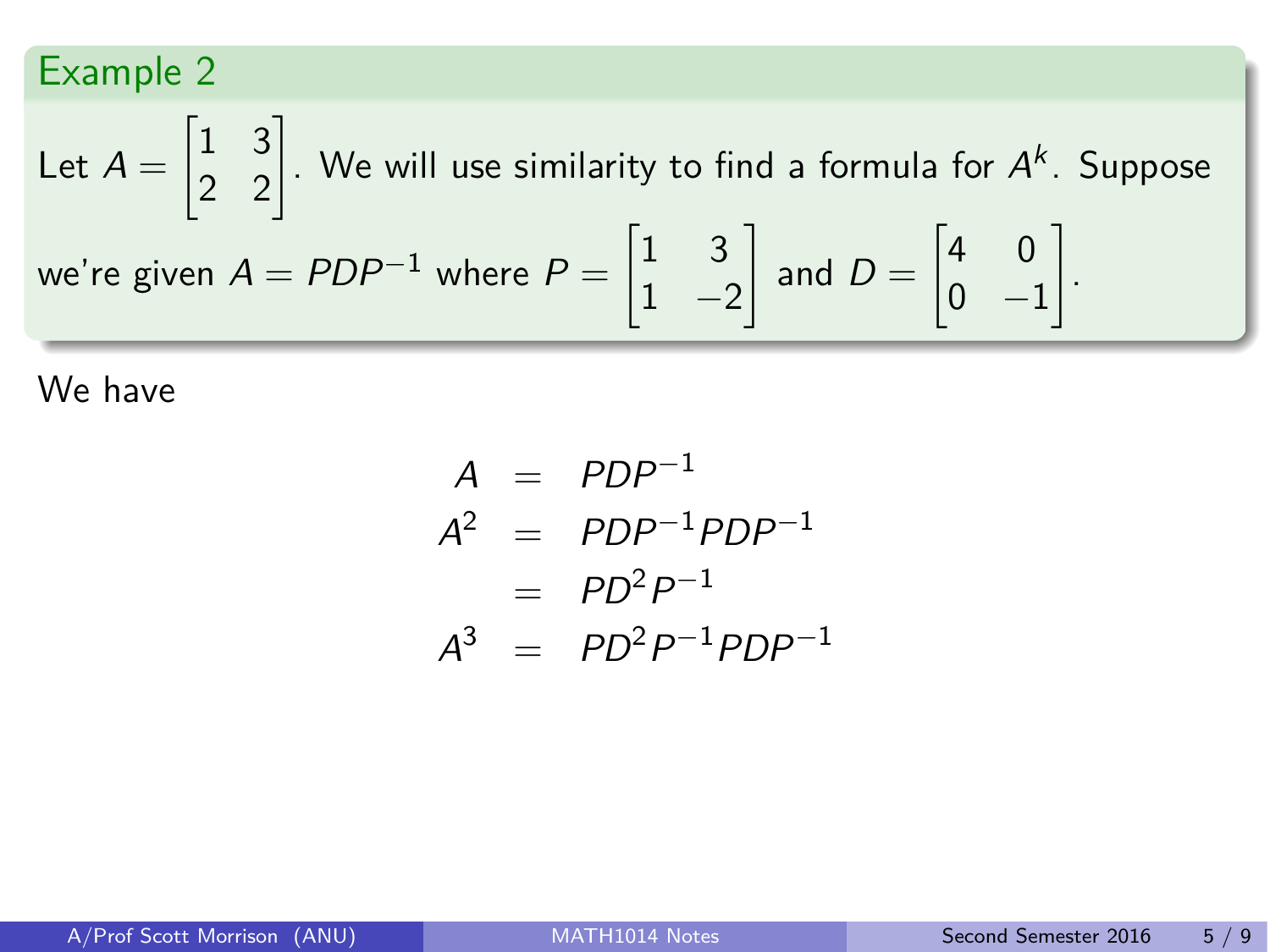Let 
$$
A = \begin{bmatrix} 1 & 3 \\ 2 & 2 \end{bmatrix}
$$
. We will use similarity to find a formula for  $A^k$ . Suppose  
we're given  $A = PDP^{-1}$  where  $P = \begin{bmatrix} 1 & 3 \\ 1 & -2 \end{bmatrix}$  and  $D = \begin{bmatrix} 4 & 0 \\ 0 & -1 \end{bmatrix}$ .

$$
A = PDP^{-1}
$$
  
\n
$$
A^2 = PDP^{-1}PDP^{-1}
$$
  
\n
$$
= PD^2P^{-1}
$$
  
\n
$$
A^3 = PD^2P^{-1}PDP^{-1}
$$
  
\n
$$
= PD^3P^{-1}
$$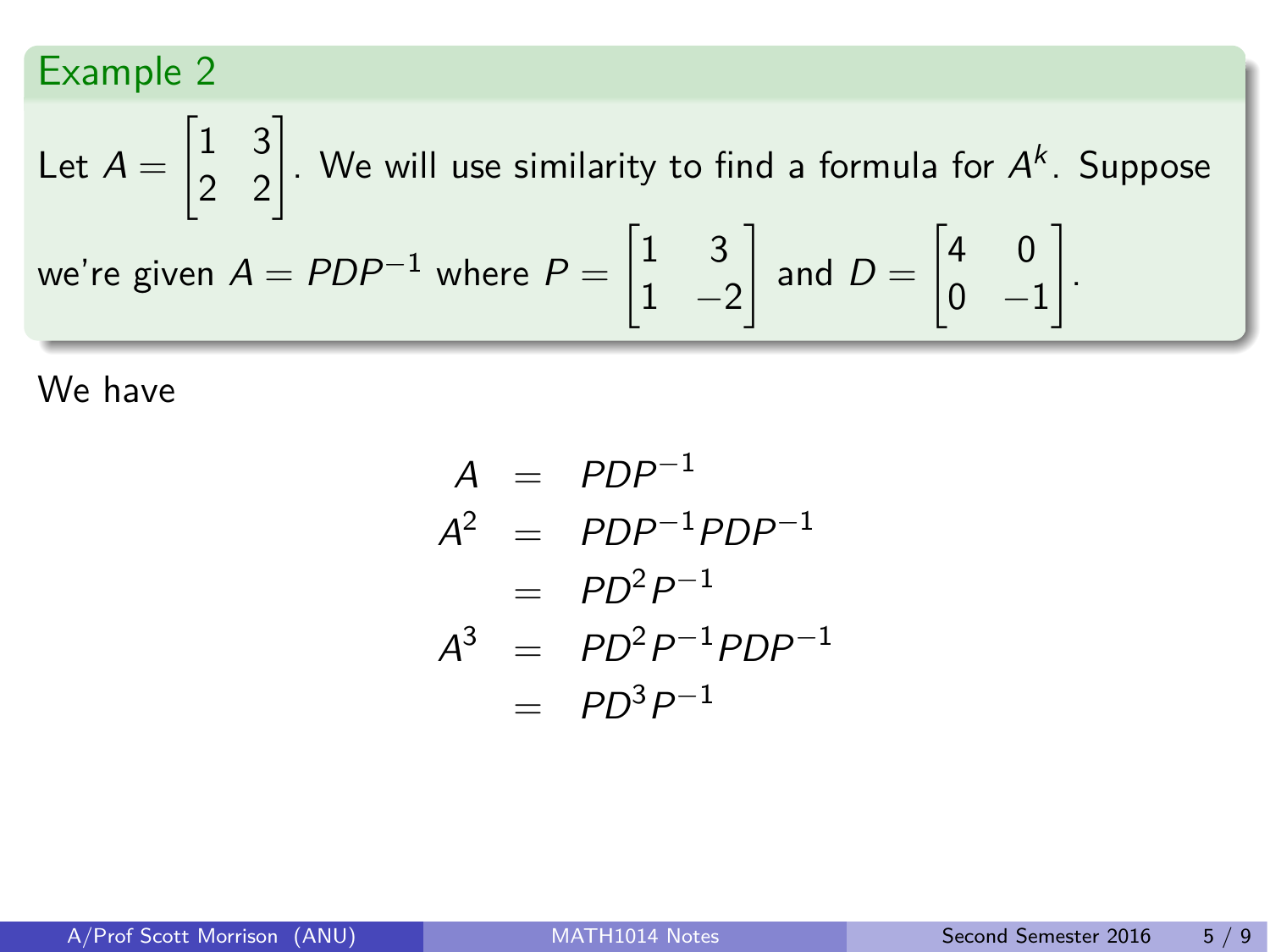Let 
$$
A = \begin{bmatrix} 1 & 3 \\ 2 & 2 \end{bmatrix}
$$
. We will use similarity to find a formula for  $A^k$ . Suppose  
we're given  $A = PDP^{-1}$  where  $P = \begin{bmatrix} 1 & 3 \\ 1 & -2 \end{bmatrix}$  and  $D = \begin{bmatrix} 4 & 0 \\ 0 & -1 \end{bmatrix}$ .

$$
A = PDP^{-1}
$$
  
\n
$$
A^{2} = PDP^{-1}PDP^{-1}
$$
  
\n
$$
= PD^{2}P^{-1}
$$
  
\n
$$
A^{3} = PD^{2}P^{-1}PDP^{-1}
$$
  
\n
$$
= PD^{3}P^{-1}
$$
  
\n
$$
\vdots \qquad \vdots
$$
  
\n
$$
A^{k} = PD^{k}P^{-1}
$$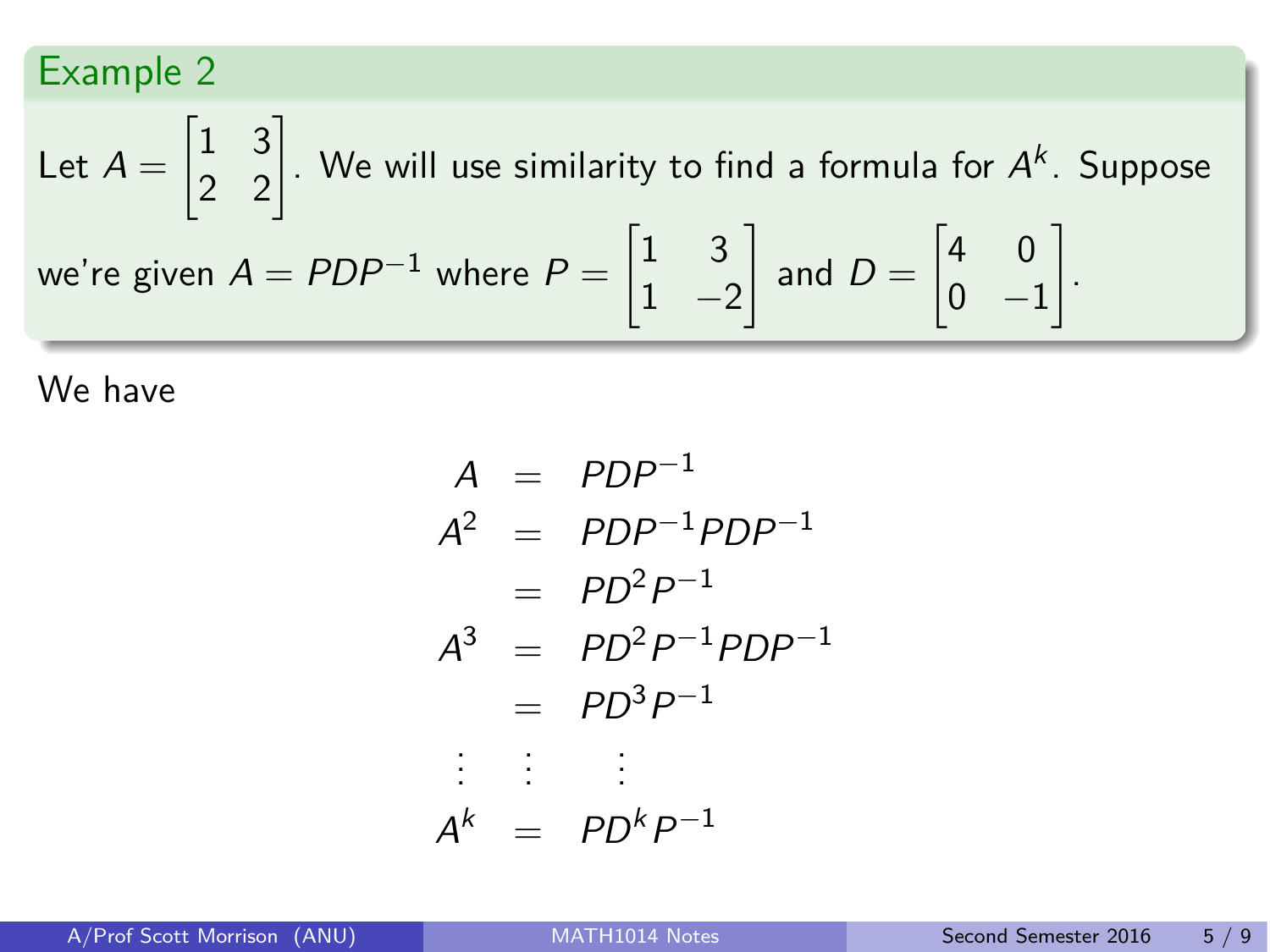$$
A^{k} = \begin{bmatrix} 1 & 3 \\ 1 & -2 \end{bmatrix} \begin{bmatrix} 4^{k} & 0 \\ 0 & (-1)^{k} \end{bmatrix} \begin{bmatrix} 2/5 & 3/5 \\ 1/5 & -1/5 \end{bmatrix}
$$

$$
= \begin{bmatrix} \frac{2}{5}4^{k} + \frac{3}{5}(-1)^{k} & \frac{3}{5}4^{k} - \frac{3}{5}(-1)^{k} \\ \frac{2}{5}4^{k} - \frac{2}{5}(-1)^{k} & \frac{3}{5}4^{k} + \frac{2}{5}(-1)^{k} \end{bmatrix}
$$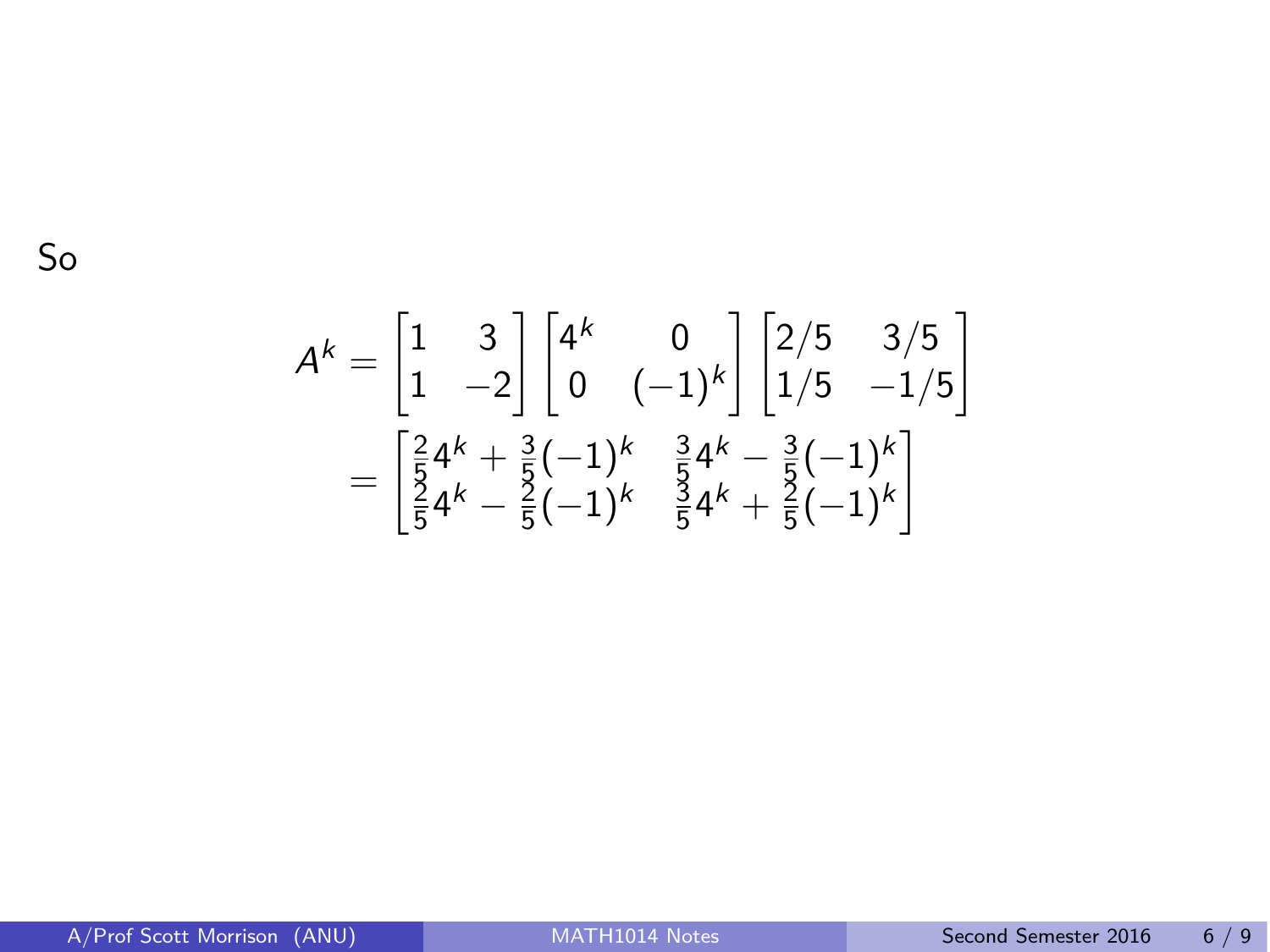# Diagonalisable Matrices

### Definition

An  $n \times n$  (square) matrix is **diagonalisable** if there is a diagonal matrix D such that *A* is similar to *D*.

That is, A is diagonalisable if there is an invertible  $n \times n$  matrix P such that  $P^{-1}AP = D$  ( or equivalently  $A = PDP^{-1}$ ).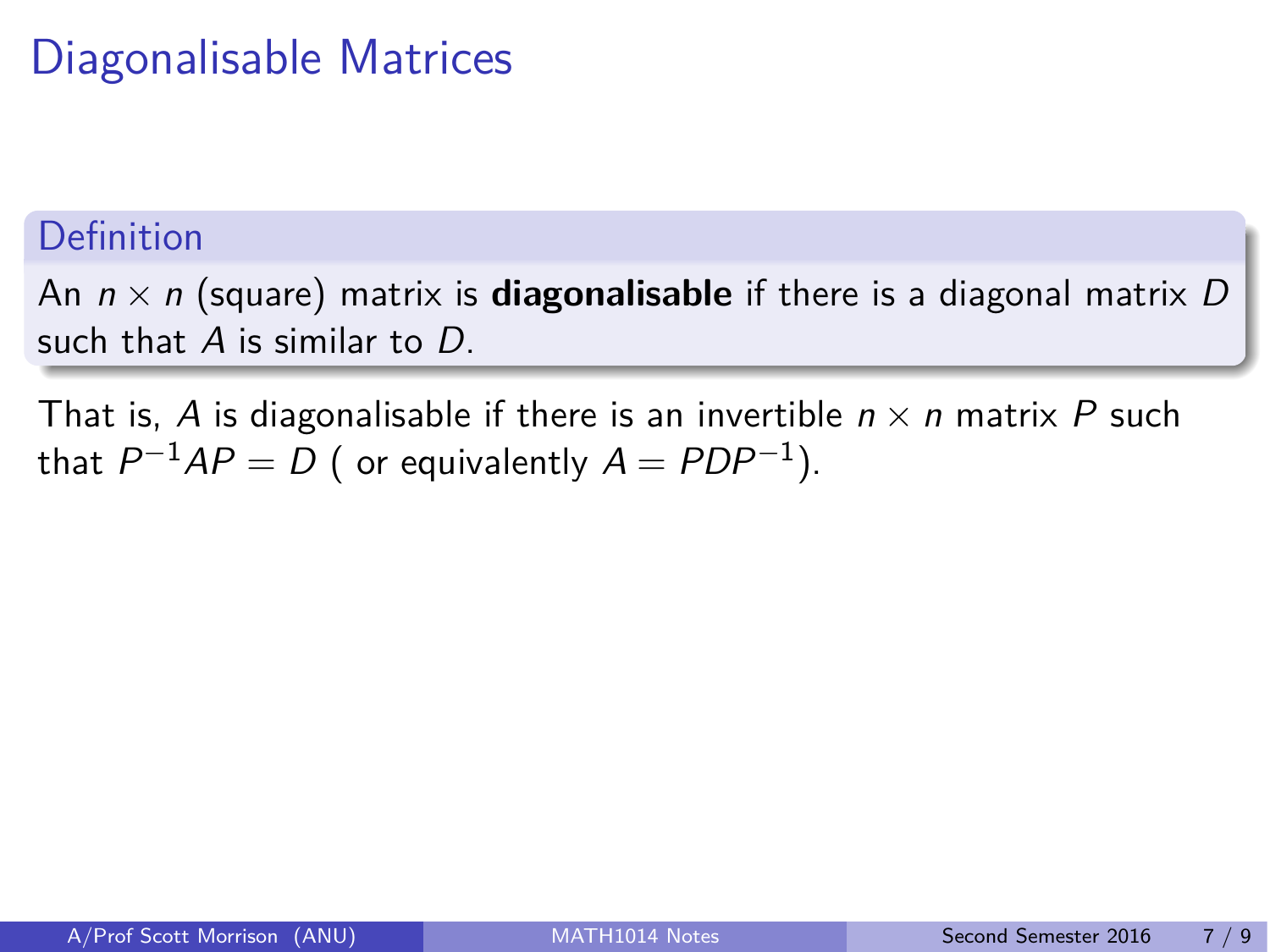# Diagonalisable Matrices

### Definition

An  $n \times n$  (square) matrix is **diagonalisable** if there is a diagonal matrix D such that *A* is similar to *D*.

That is, A is diagonalisable if there is an invertible  $n \times n$  matrix P such that  $P^{-1}AP = D$  ( or equivalently  $A = PDP^{-1}$ ).

### Question

*How can we tell when A is diagonalisable?*

The answer lies in examining the eigenvalues and eigenvectors of *A*.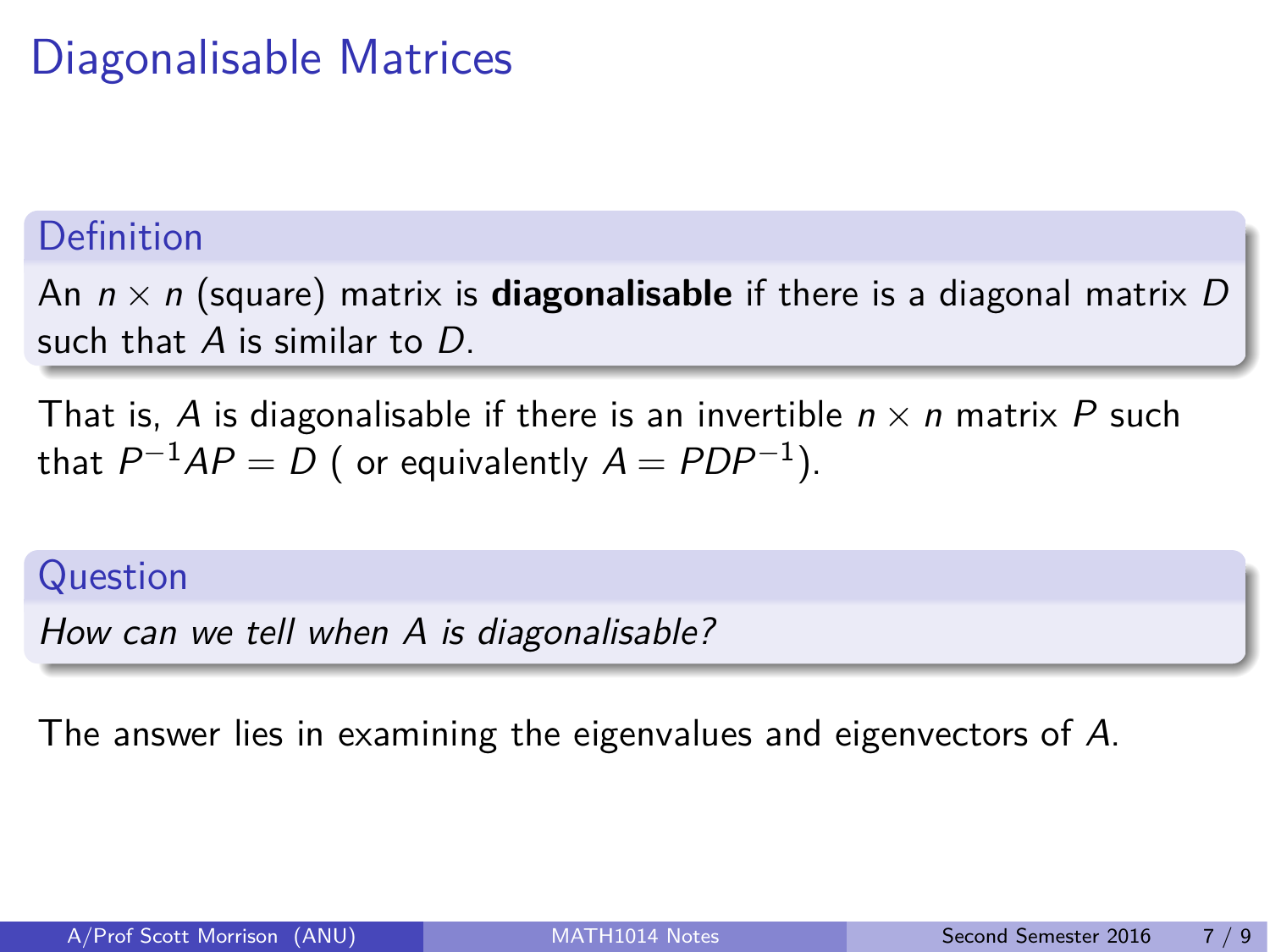Recall that in Example 2 we had

$$
A = \begin{bmatrix} 1 & 3 \\ 2 & 2 \end{bmatrix}, D = \begin{bmatrix} 4 & 0 \\ 0 & -1 \end{bmatrix} \text{ and } P = \begin{bmatrix} 1 & 3 \\ 1 & -2 \end{bmatrix} \text{ and } A = PDP^{-1}.
$$

Note that

$$
A\begin{bmatrix} 1 \\ 1 \end{bmatrix} = \begin{bmatrix} 1 & 3 \\ 2 & 2 \end{bmatrix} \begin{bmatrix} 1 \\ 1 \end{bmatrix} = 4 \begin{bmatrix} 1 \\ 1 \end{bmatrix}
$$

and

$$
A\begin{bmatrix} 3 \\ -2 \end{bmatrix} = \begin{bmatrix} 1 & 3 \\ 2 & 2 \end{bmatrix} \begin{bmatrix} 3 \\ -2 \end{bmatrix} = -1 \begin{bmatrix} 3 \\ -2 \end{bmatrix}.
$$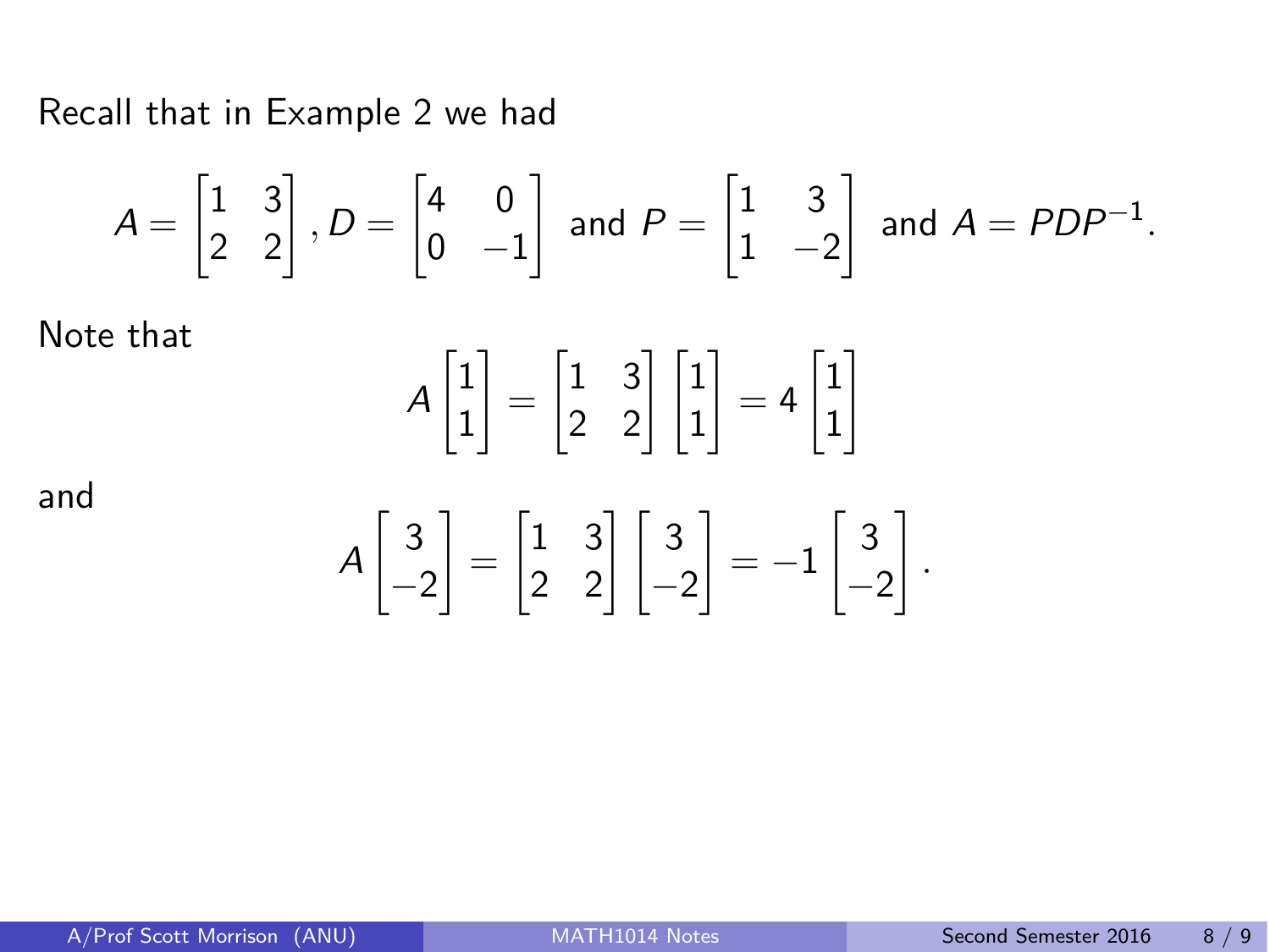Recall that in Example 2 we had

$$
A = \begin{bmatrix} 1 & 3 \\ 2 & 2 \end{bmatrix}, D = \begin{bmatrix} 4 & 0 \\ 0 & -1 \end{bmatrix} \text{ and } P = \begin{bmatrix} 1 & 3 \\ 1 & -2 \end{bmatrix} \text{ and } A = PDP^{-1}.
$$

Note that

$$
A\begin{bmatrix} 1 \\ 1 \end{bmatrix} = \begin{bmatrix} 1 & 3 \\ 2 & 2 \end{bmatrix} \begin{bmatrix} 1 \\ 1 \end{bmatrix} = 4 \begin{bmatrix} 1 \\ 1 \end{bmatrix}
$$

and

$$
A\begin{bmatrix} 3 \\ -2 \end{bmatrix} = \begin{bmatrix} 1 & 3 \\ 2 & 2 \end{bmatrix} \begin{bmatrix} 3 \\ -2 \end{bmatrix} = -1 \begin{bmatrix} 3 \\ -2 \end{bmatrix}.
$$

We see that each column of the matrix *P* is an eigenvector of *A*...

This means that we can view *P* as a change of basis matrix from eigenvector coordinates to standard coordinates!